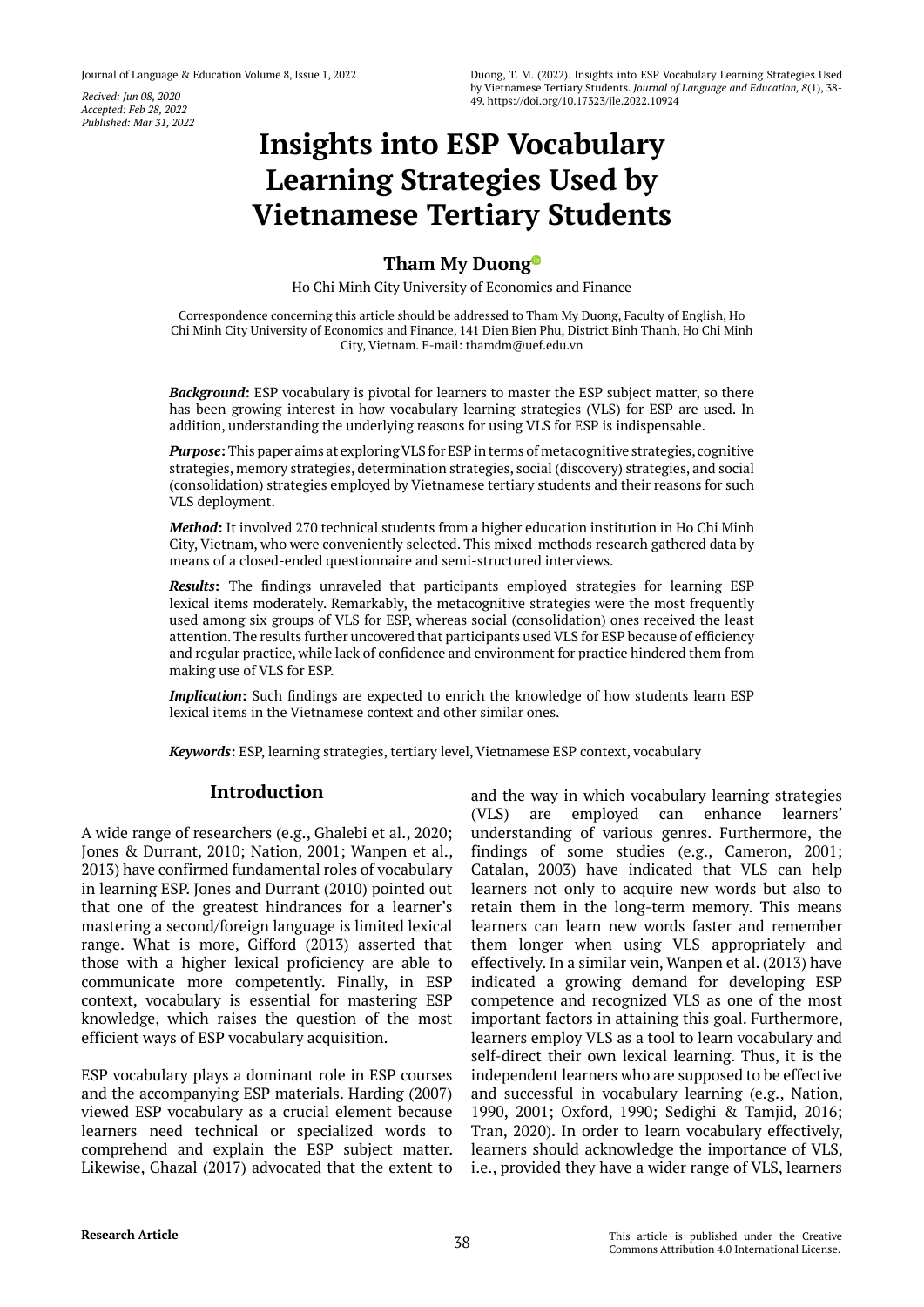will be capable of mastering unfamiliar words more easily. Finally, Ellis's (1997) study has shown that learners' use of VLS is positively correlated with their academic achievement, i.e., the higher the academic achievement learners get, the more effectively they use VLS or vice versa.

Language learning strategies have been variously classified (e.g., O'Malley & Chamot, 1990; Oxford, 1990). For example, O'Malley and Chamot (1990) have grouped VLS into three big types (metacognitive strategies, cognitive strategies, & social strategies), while Oxford (1990) classified them into two big categories: direct strategies (e.g., memory strategies, cognitive strategies, & compensation strategies) and indirect strategies (metacognitive strategies, affective strategies, & social strategies). On the basis of these classifications, Schmitt (1997) categorized VLS into two major groups: (i) discovery strategies (e.g., determination strategies & social strategies) and (ii) consolidation strategies (e.g., cognitive strategies, memory strategies, metacognitive strategies, & social strategies). In the meanwhile, Gu (2013, 2018) proposed an inventory of VLS for ESL learners with two main components, namely metacognitive strategies (e.g., beliefs about vocabulary learning & metacognitive regulation of vocabulary learning) and cognitive strategies (e.g., guessing strategies, dictionary strategies, note-taking strategies, rehearsal strategies, encoding strategies, & activation strategies). Given the fact that Schmitt's (1997) categorization of VLS is a comprehensible taxonomy which has been commonly applicable to numerous educational contexts (e.g., Catalan, 2003; Takac, 2008), it is employed in this study as well.

A variety of studies on VLS for ESP have been carried out in numerous contexts. Lessard-Clouston (2008) examined the VLS used by Canadian and foreign learners. Two instruments including a questionnaire and an interview were utilized for data collection. The results indicated that learners used different types of VLS including looking up the dictionary and glossary, drilling new words on the sheet of paper, taking written notes in class, writing word lists, creating flashcards, repeating written and oral words, and questioning the new words to others. Wanpen et al. (2013) did research to find out how engineering students utilized VLS. A questionnaire, a test, and an interview were used to gather data from 47 respondents. They found out that vocational students had a higher level of ESP vocabulary than general education ones, and they used VLS for ESP differently. In Vietnam, Tran (2012) conducted research on the use of VLS by ESP students. A questionnaire was administered to 100 students at Da Nang University.

The author found that students employed VLS in a wrong way without critical thinking. Le and Thach (2017) investigated 100 Vietnamese students' VLS use for ESP. They used questionnaire, semi-structured interview and learner diary for data collection and found out that participants employed discovery and cognitive strategies for ESP.

Regardless of the mentioned importance of vocabulary in general and specifically of ESP vocabulary, the use of VLS for ESP in some educational contexts is likely to be underestimated in ESP teaching and learning. ESP teachers tend to put more emphasis on teaching vocabulary and grammar needed to complete a task (i.e., product-oriented approach) rather than on developing students' strategies of learning ESP vocabulary (i.e., process-oriented approach). Consequently, students attempt to memorize ESP vocabulary without employing systematic VLS, so they are unable to retain ESP vocabulary in long-term memory. In the Vietnamese context, ESP courses have been designed and taught at vocational institutions with a focus on students' practical needs to meet the job requirements. Such ESP courses aim at enabling students to strengthen their ESP proficiency, to acquire specific professional knowledge and to use ESP appropriately in an English-speaking working environment. Nevertheless, there has been a lack of systematic instruction on using ESP VLS among Vietnamese tertiary students. This study endeavors to delve into the use of VLS by ESP students in the context of higher education in Ho Chi Minh City, Vietnam. Specifically, this research attempts to answer the following research questions:

- 1. To what extent do Vietnamese tertiary students use VLS in the ESP courses?
- 2. What are the underlying reasons for their VLS use?

# **Method**

## **Research Context and Participants**

This mixed-methods research was carried out in the context of higher education in Ho Chi Minh City, Vietnam. The English department of the selected university employs 13 language teachers with M.A. degrees in TESOL or Applied Linguistics who deliver the courses in General English and ESP. Students at this university are required to take two general English courses in the first two semesters and a 6-credit ESP course in the third semester.

A cohort of 270 students from six disciplines (e.g.,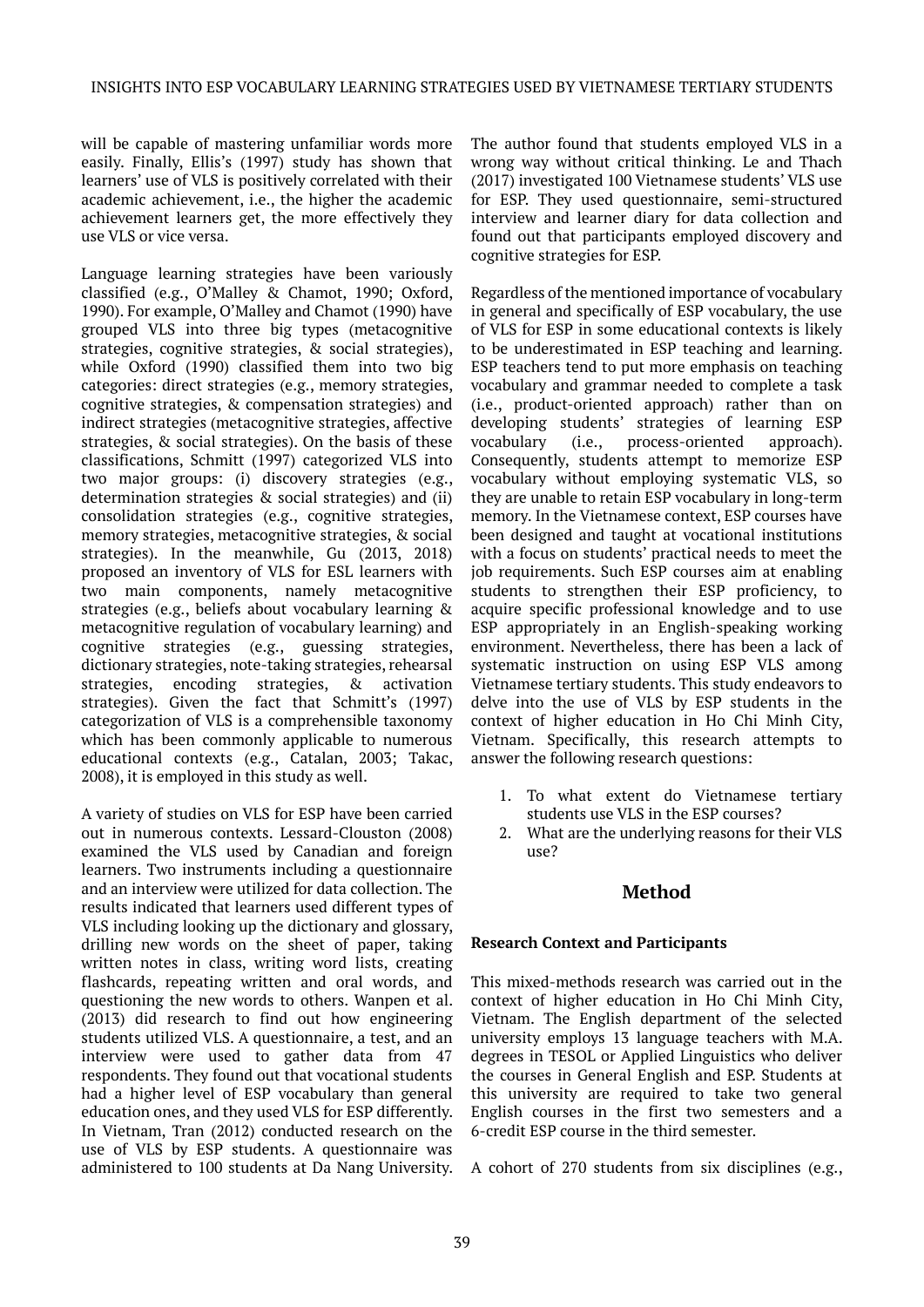#### THAM MY DUONG

Information Technology, Electrical - Electronic Technology, Mechanical Technology, Garment technology, Thermal Technology, & Automotive Technology) who were taking ESP courses were conveniently selected from the target population. As can be observed in Table 1, male students (84.4%) outnumbered female ones (15.6%). Regarding the grades, there was a very small number of high achievers, with no students achieving excellent grades in English (from 8.5 to 10), and only 3% obtained good grades (from 7.0 to 8.4). Strikingly, most of them scored average grades (35.2%) and pass grades (54.1%). A minority of them (7.8%) even failed the General English 2 exam. Concerning years of learning English, 193 out of 270 participants have learned English for more than 7 years, while the rest (27%) have learned English for 4-7 years.

#### **Research Instruments**

**Table 1**

Two research instruments, namely a questionnaire and semi-structured interviews were employed to gather data. The former was adapted from Schmitt's (1997) classification of VLS and it consisted of two parts: Part A asking for respondents' background information; Part B with 35 closed-ended items asking about the extent to which the respondents used VLS for ESP. According to Schmitt's (1997) taxonomy the items were divided into six groups (cognitive strategies: 5 items; determination strategies: 6 items: memory strategies: 8 items: metacognitive strategies: 5 items, social (consolidation) strategies: 7 items, and social (discovery) strategies: 4 items). The five-point Likert scale (from *never* to *always*) was employed. The

one-on-one interview was designed to gain an indepth insight into the use of VLS in ESP. Both the questionnaire and the interview questions were first written in English and then translated into Vietnamese to ensure that the participants did not face any language difficulty in answering the questionnaire and interviews. To increase the validity and reliability of the study, the instruments were piloted prior to the main study, and a linguistics expert was invited to check the validity of the instruments (e.g., construct, content, criterion, and face) and to cross-check the accuracy of the translated versions.Furthermore, the Cronbach's alpha obtained for each of the six groups of items in the questionnaire is as follows: .73 for *social strategies – discover*, .87 for *social strategies - consolidate*, .88 for *memory strategies*, .74 for *cognitive strategies*, and .78 for *metacognitive strategies*. This means that the internal consistency of the questionnaire is acceptable.

#### **Procedures for Data Collection and Analysis**

As regards the data collection, after the questionnaire and interviews had been piloted, the official questionnaire was administered to 270 second-year students. Respondents spent roughly 30-35 minutes completing the questionnaire. Following this, 25 students were voluntary for the follow-up semistructured interviews. The 30-minute interviews which were conducted with each student in the selfstudy area were recorded for transcription.

The quantitative data obtained by the questionnaire were analyzed by SPSS software version 20.0. The

|                          |                                                          | $N = 270$        |              |
|--------------------------|----------------------------------------------------------|------------------|--------------|
|                          |                                                          | $\boldsymbol{F}$ | %            |
| Gender                   | Male                                                     | 228              | 84.4         |
|                          | Female                                                   | 42               | 15.6         |
|                          | <b>Information Technology</b>                            | 45               | 16.7         |
|                          | Electrical - Electronic Technology Mechanical Technology | 45               | 16.7         |
| Major                    | Garment technology                                       | 45               | 16.7         |
|                          | Thermal Technology                                       | 45               | 16.7         |
|                          | <b>Automotive Technology</b>                             | 45               | 16.7         |
|                          |                                                          | 45               | 16.7         |
|                          | Excellent $(8.5 \rightarrow 10)$                         | 0                | $\bf{0}$     |
|                          | Good $(7.0 \rightarrow 8.4)$                             | 8                | 3.0          |
| English grades           | Average $(5.5 \rightarrow 6.9)$                          | 95               | 35.2         |
|                          | Pass $(4.0 \rightarrow 5.4)$                             | 146              | 54.1         |
|                          | Fail (below 4.0)                                         | 21               | 7.8          |
|                          | Less than 3 years                                        | $\mathbf{0}$     | $\mathbf{0}$ |
| Year of English learning | From 4 to 7 years                                        | 73               | 27           |
|                          | More than 7 years                                        | 193              | 73           |

*Research Participants' Personal Information*

*Note*: F = Frequency; % = Percentage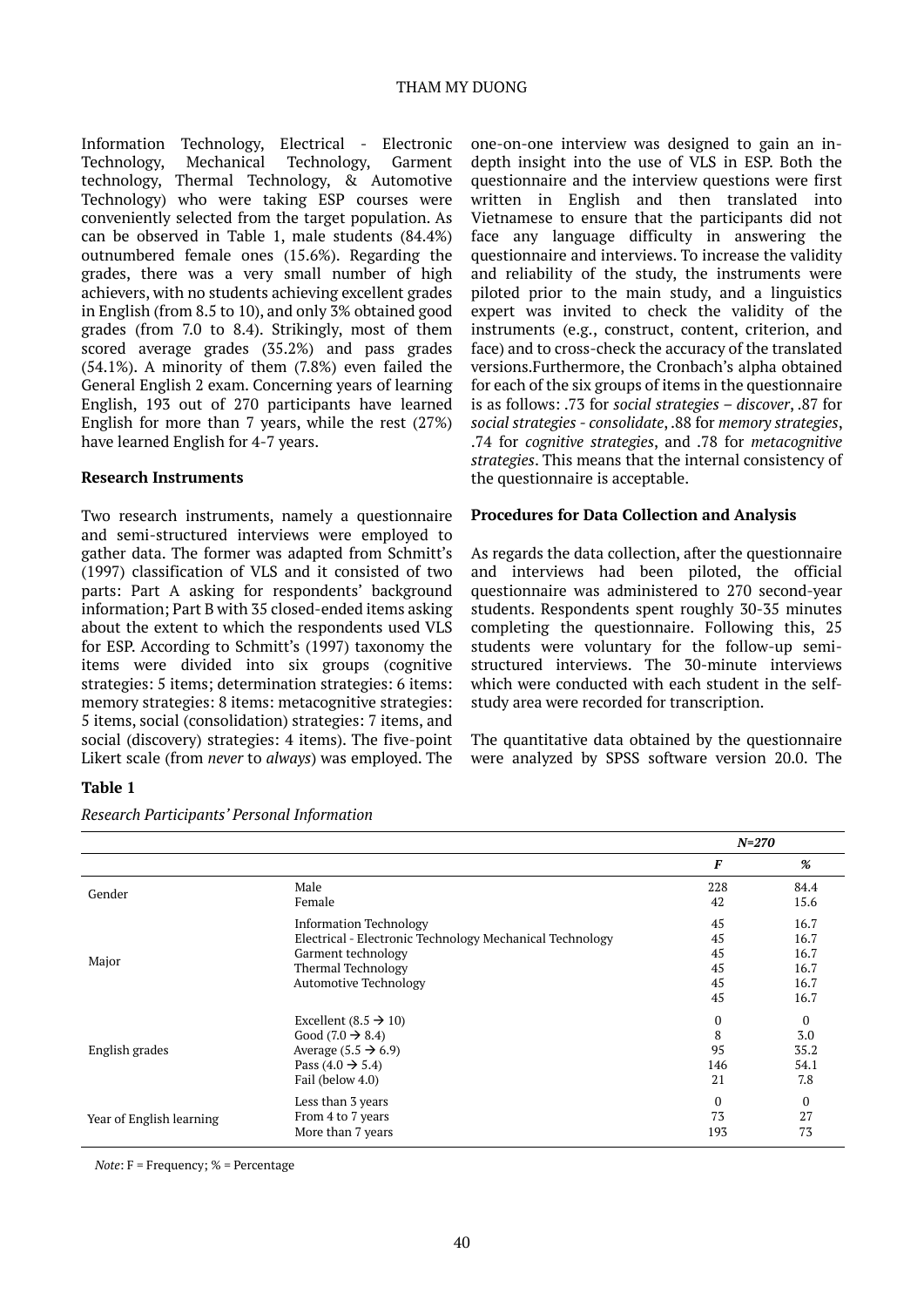descriptive statistics (i.e., mean: M and standard deviation: SD) was computed. The intervals for the mean scores were interpreted as follows: 4.21 - 5.00 (always), 3.41 - 4.20 (often), 2.61 - 3.40 (sometimes), 1.81 - 2.60 (seldom), 1.00 - 1.80 (never) (Kan, 2009).

The qualitative data from interviews were analyzed by the content analysis method within three steps. First, all the interviewees were coded as S1, S2, S3 to S25, and the interviews were carefully transcribed. Then, the transcripts were read, reread, and coded. Finally, major categories and their sub-categories were identified. In order to ensure the reliability and validity of data analysis, the translated version of the transcripts was returned to the interviewees for the meaning check-up, two raters in the field of English language studies were invited to re-analyze three randomly-chosen pieces of data, and the consented level of consistency on the results between the invited raters and the researchers reached 95%.

## **Results**

As can be seen in Table 2, the participants generally employed VLS for ESP with the average mean score of 3.26. More specifically, metacognitive strategies had the highest mean score ( $M = 3.43$ , SD = .53), followed by memory strategies  $(M = 3.36, SD = .82)$ , learning desk. By doing so, I easily **Table 2.**

*Overall Results of Used VLS for ESP*

determination strategies ( $M = 3.30$ , SD = .67), social (discovery) strategies  $(M = 3.29, SD = .64)$  and cognitive strategies ( $M = 3.26$ ,  $SD = .36$ ). The lowest mean score belonged to social (consolidation) strategies ( $M = 2.90$ ,  $SD = .79$ ). This can be understood that participants generally used VLS for ESP.

#### **Metacognitive Strategies**

Table 3 shows that metacognitive strategies were used most frequently. Specifically, the participants often '[did] ESP vocabulary exercises' (item  $2: M = 3.58$ , SD = .67) and '[categorized]ESP lexical items to memorize them' (item  $3: M = 3.43$ ,  $SD = .82$ ). Additionally, they often '[learned]ESP l lexical items from English magazines, newspapers, TV programs or internet resources and '[highlighted] ESP lexical items that [they] cannot remember', achieving the same mean scores (M = 3.42, SD = .78; M = 3.42, SD = .85 respectively). Nonetheless, students sometimes '[ignored] ESP lexical items when seeing them' (item  $4: M = 3.30, SD = .76$ .

The qualitative data generated from the interviews revealed reasons for using the metacognitive strategies as follows.

> I learn ESP lexical items by writing them on a sticker. Then, I stick it at my

|                                   | $N = 270$ |     |           |                       |
|-----------------------------------|-----------|-----|-----------|-----------------------|
| VLS                               | M         | SD  | Level     | <b>Interpretation</b> |
| Metacognitive strategies          | 3.43      | .53 | Often     | $3.41 - 4.20$         |
| Memory strategies                 | 3.36      | .82 | Sometimes | $2.61 - 3.40$         |
| Determination strategies          | 3.30      | .67 | Sometimes | $2.61 - 3.40$         |
| Social (discovery) strategies     | 3.29      | .64 | Sometimes | $2.61 - 3.40$         |
| Cognitive strategies              | 3.26      | .36 | Sometimes | $2.61 - 3.40$         |
| Social (consolidation) strategies | 2.90      | .79 | Sometimes | $2.61 - 3.40$         |
| Average                           | 3.26      | .64 |           |                       |

## **Table 3**

#### *Metacognitive Strategies*

|                | <b>Metacognitive strategies</b>                                                                   |      | $N = 270$ |                  |                       |
|----------------|---------------------------------------------------------------------------------------------------|------|-----------|------------------|-----------------------|
| Item           |                                                                                                   |      | <b>SD</b> | Level            | <i>Interpretation</i> |
| 2              | Do ESP vocabulary exercises.                                                                      | 3.58 | .67       | Often            | $3.41 - 4.20$         |
| 3              | Categorize ESP lexical items to memorize them.                                                    | 3.43 | .82       | Often            | $3.41 - 4.20$         |
|                | Highlight ESP lexical items you cannot remember.                                                  | 3.42 | .85       | Often            | $3.41 - 4.20$         |
|                | Learn ESP lexical items from English magazines, newspapers, TV<br>programs or internet resources. | 3.42 | .78       | Often            | $3.41 - 4.20$         |
| $\overline{4}$ | Ignore ESP lexical items when seeing them.                                                        | 3.30 | .76       | <b>Sometimes</b> | $2.61 - 3.40$         |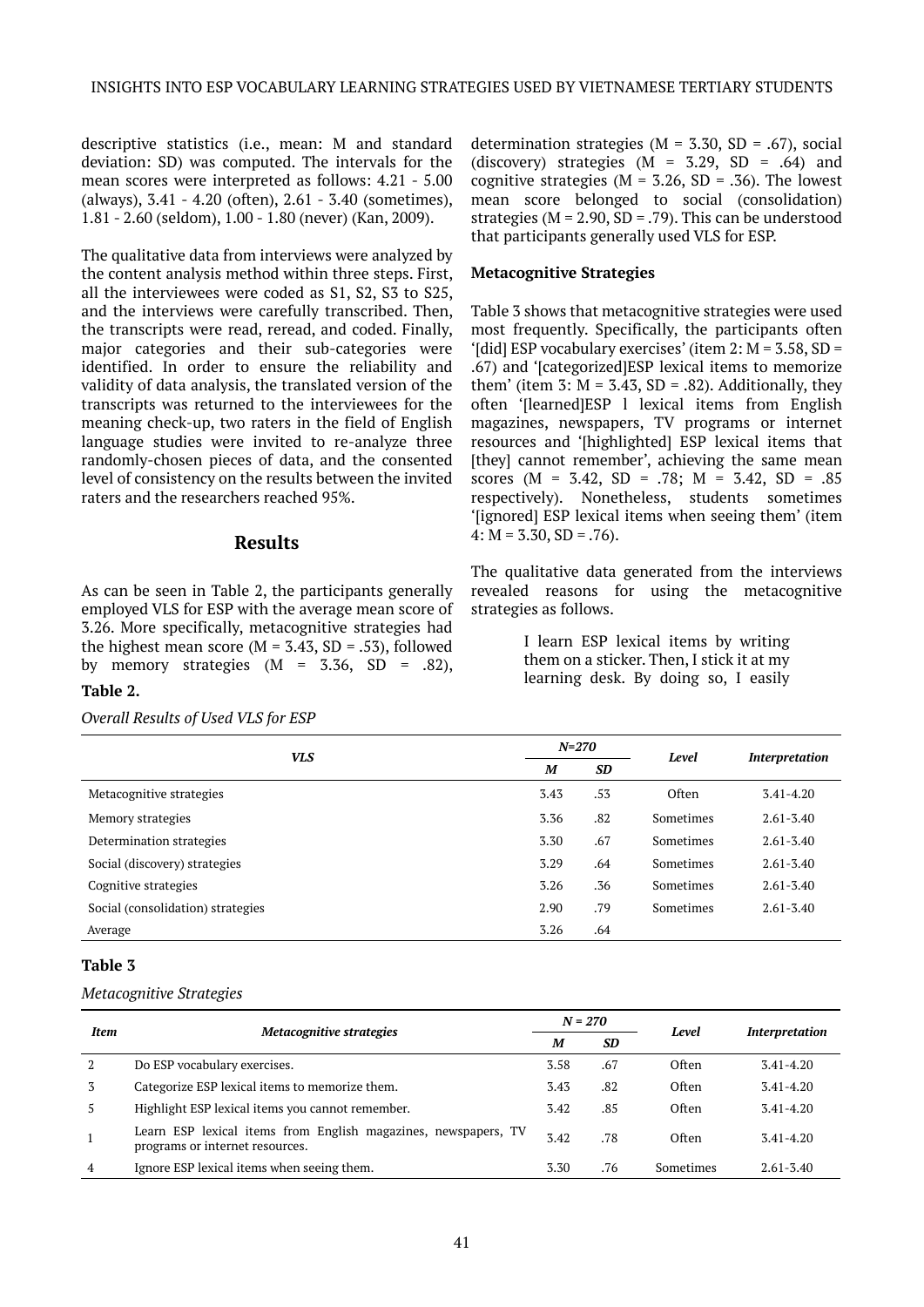recognize the words I can and cannot memorize, and then I try to learn them all. Moreover, I often use this strategy because of its simplicity. (S4)

I often do a lot of exercises and tests to learn ESP lexical items because I want to know their meaning and use in contexts. (S14)

In a nutshell, compared to other categories of VLS for ESP, metacognitive strategies were utilized more regularly by the students. Strikingly, the most significantly used strategy was doing tests or exercises to check their understanding of ESP lexical items.

## **Memory Strategies**

The results in Table 4 show that participants often '[grouped] ESP lexical items in terms of topics to learn (item 6: M = 3.65, SD = .96), '[learned] ESP lexical items by determining keywords in the context (item 10:  $M = 3.55$ ,  $SD = 1.08$ ) and '[used] contextual clues to learn the meanings of ESP lexical items (item 7:  $M = 3.43$ ,  $SD = .92$ ). However, they sometimes '[learned] the spelling of ESP lexical items' (item 8: M = 3.14, SD = .89), '[mimicked] pronunciation of ESP lexical items' (item 9:  $M = 3.24$ ,  $SD = .99$ ), and '[learned] the ESP lexical items' meanings in [their] own way' (item  $11: M = 3.14$ , SD = 1.36).

Regarding the students' favorite memory strategies, some students of Automotive Technology and Electrical and Electronics Technology highlighted the keyword method as their preferred one.

I often drew pictures for new ESP lexical items to memorize them at ease. (S23)

I found it interesting and easy to learn ESP lexical items with the keyword method. (S14)

## **Table 4**

*Memory Strategies*

The students of Information Technology and Thermal Technology argued that it was the sentence making activity that helped them memorize lexical terms.

I made sentences with ESP lexical items so that I could memorize the use of the new words in sentences effectively. (S7)

In sum, the students tended to use meaning-based memory strategies such as grouping ESP lexical items, using contextual clues, and using key words to learn ESP lexical items.

#### **Determination Strategies**

As seen in Table 5, the participants often determined the meaning of ESP lexical items by 'guessing from textual context' (item  $15$ : M = 3.60, SD = .98), 'using pictures in ESP field' (item  $14$ : M = 3.47, SD = .89) and 'ESP vocabulary lists' (item  $18: M = 3.43$ , SD = .84), and 'using flashcards' (item 19:  $M = 3.42$ , SD = .79). They also often [checked] the meaning of ESP lexical items in an English-Vietnamese dictionary' (item  $16: M = 3.50$ ,  $SD = .96$ . Notwithstanding, the participants used the strategies of determining the meaning of ESP lexical items by 'analyzing the part of speech' (item  $12:M= 3.09$ , SD = .95) and 'suffixes and roots' (item  $13$ :  $M = 2.97$ ,  $SD = .86$ ) and '[checking] the meaning of ESP lexical items in an English-English dictionary (item  $17: M = 2.95$ , SD = .89) at a moderate level.

Qualitatively, one student of the Electrical-Electronics Technology department shared his VLS for ESP as follows.

I downloaded a list of ESP lexical items for my major. Then, I looked for the ESP lexical items I wished to learn, and I wrote them into flashcards to learn. (S16)

In a similar line, one student of the Automotive Technology department gave an explanation for using

|             | <b>Memory strategies</b>                                         |      | $N = 270$ |           |                       |
|-------------|------------------------------------------------------------------|------|-----------|-----------|-----------------------|
| Item        |                                                                  |      | <b>SD</b> | Level     | <i>Interpretation</i> |
| 6           | Group ESP lexical items in terms of topics to learn.             | 3.65 | .96       | Often     | $3.41 - 4.20$         |
| 10          | Learn ESP lexical items by identifying keywords in the context.  | 3.55 | 1.08      | Often     | $3.41 - 4.20$         |
| $7^{\circ}$ | Use contextual clues to learn the meanings of ESP lexical items. | 3.43 | .92       | Often     | $3.41 - 4.20$         |
| 9           | Mimic the pronunciation of ESP lexical items.                    | 3.24 | .99       | Sometimes | $2.61 - 3.40$         |
| 8           | Learn the spelling of ESP lexical items.                         | 3.14 | .89       | Sometimes | $2.61 - 3.40$         |
| 11          | Learn the ESP lexical items' meanings in your own way.           | 3.14 | 1.36      | Sometimes | $2.61 - 3.40$         |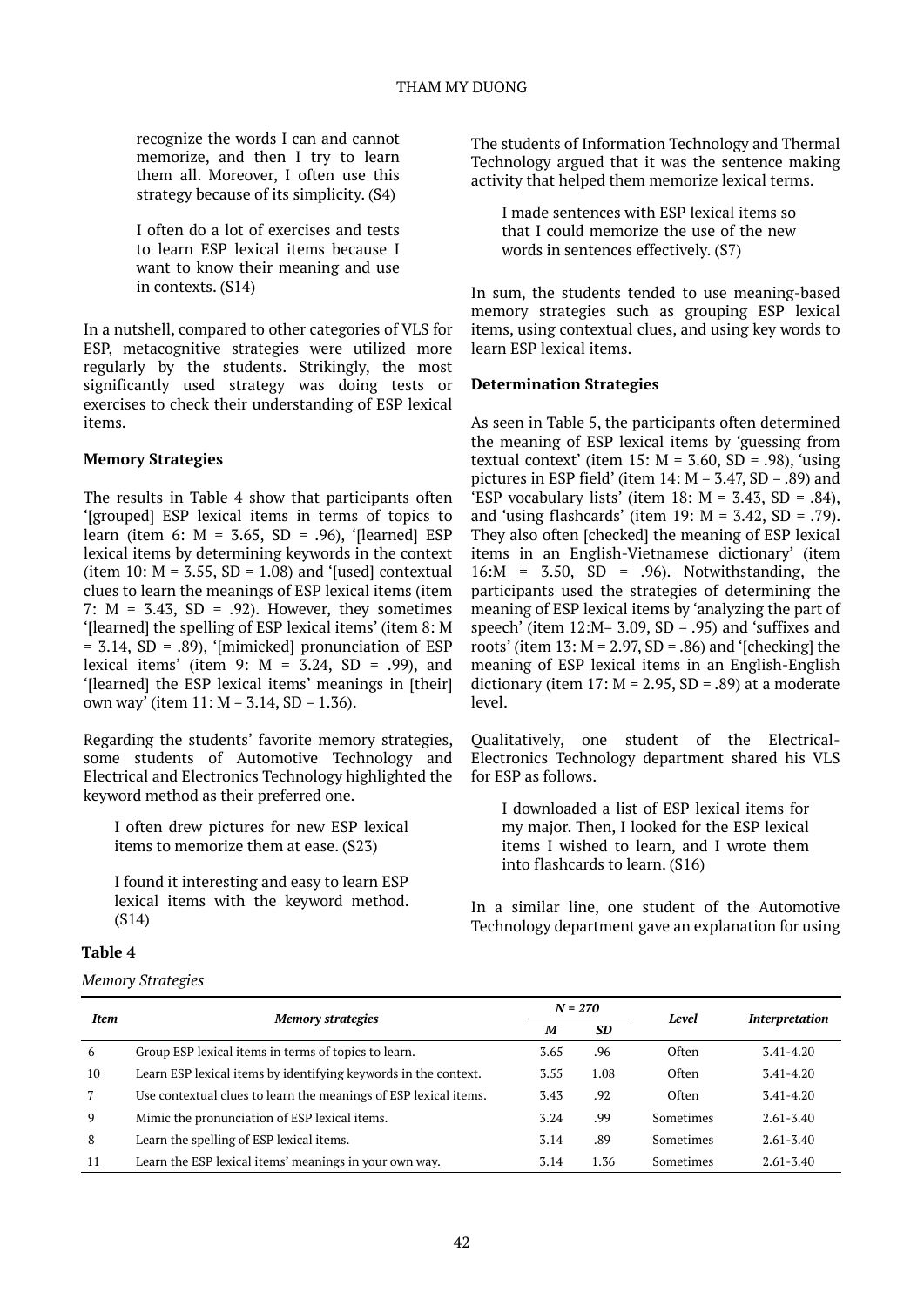flashcards and provided another learning strategy:

I often used flashcards because I could learn and review new words using flashcards at my convenience. Therefore, I was able to remember the words longer. (S25)

One student of the Information Technology department added that he chose wordlists as a favorite strategy because of its availability:

I frequently utilized the English wordlists to learn because ESP lexical items were available in the list, so it was easy for me to learn them. (S5)

To sum up, the students preferred determination strategies relating to the meaning of vocabulary in the first language (e.g., guessing the meaning of ESP lexical items from textual contexts and using pictures, flashcards and English-Vietnamese dictionary to learn ESP lexical items) to those focusing on the features of vocabulary in the target language (e.g., using English-English engineering dictionary, doing morphological analysis of words, and analyzing parts of speech).

#### **Social (Discovery) Strategies**

Table 6 reveals that participants often '[asked] classmates for ESP lexical items' meanings' (item 23:  $M = 3.50$ ,  $SD = .81$ ) and '[looked] for ESP lexical items' meanings through group work activities' (item 24: M = 3.47, SD = .84). However, they sometimes asked teachers for 'ESP lexical items used in contexts' (item  $22: M = 3.27, SD = .81$ , '[translating] ESP lexical items into Vietnamese' (item 20:  $M = 3.23$ , SD = 1.00) and 'an antonym or synonym of ESP lexical items' (item  $21: M = 2.97, SD = 1.13$ . Accordingly, we conclude that the participants sought help from their peers for ESP lexical items rather than from their teachers.

To provide an explanation for the high use of social (discovery) strategies, one interviewee of the Information Technology department revealed the benefit of collaborative learning.

## **Table 5**

#### *Determination Strategies*

|             | <b>Determination strategies</b>                                                                                               |      | $N = 270$ |           |                       |
|-------------|-------------------------------------------------------------------------------------------------------------------------------|------|-----------|-----------|-----------------------|
| <b>Item</b> |                                                                                                                               |      | <b>SD</b> | Level     | <i>Interpretation</i> |
| 15          | Determining the meaning of ESP lexical items by guessing from<br>textual context.                                             | 3.60 | .98       | Often     | $3.41 - 4.20$         |
| 16          | Check the meaning of ESP lexical items in an English-Vietnamese<br>dictionary.                                                | 3.50 | .96       | Often     | $3.41 - 4.20$         |
| 14          | Determining the meaning of ESP lexical items by using pictures in the<br>ESP field.                                           | 3.47 | .89       | Often     | $3.41 - 4.20$         |
| 18          | Determining the meaning of ESP lexical items by using ESP vocabulary<br>lists.                                                | 3.43 | .84       | Often     | $3.41 - 4.20$         |
| 19          | Determining the meaning of ESP lexical items by using flashcards.                                                             | 3.42 | .79       | Often     | $3.41 - 4.20$         |
| 12          | Determining the meaning of ESP lexical items by analyzing the part of<br>speech (e.g., noun, verb, adjective, adverb).        | 3.09 | .95       | Sometimes | $2.61 - 3.40$         |
| 13          | Determining the meaning of ESP lexical items by analyzing suffixes<br>and roots (e.g., conductor-suffix: -or; root: conduct). | 2.97 | .86       | Sometimes | $2.61 - 3.40$         |
| 17          | Check the meaning of ESP lexical items in an English-English<br>dictionary.                                                   | 2.95 | .89       | Sometimes | $2.61 - 3.40$         |

#### **Table 6**

*Social (Discovery) Strategies*

| Item | Social (Discovery) strategies                                       |      | $N = 270$ | Level            | <b>Interpretation</b> |
|------|---------------------------------------------------------------------|------|-----------|------------------|-----------------------|
|      |                                                                     |      | <b>SD</b> |                  |                       |
| 23   | Ask classmates for ESP lexical items' meanings.                     | 3.50 | .81       | Often            | $3.41 - 4.20$         |
| 24   | Look for ESP lexical items' meanings through group work activities. | 3.47 | .84       | Often            | $3.41 - 4.20$         |
| 22   | Ask teachers for ESP lexical items used in contexts.                | 3.27 | .81       | Sometimes        | $2.61 - 3.40$         |
| 20   | Ask teachers to translate ESP lexical items into Vietnamese.        | 3.23 | 1.00      | <b>Sometimes</b> | $2.61 - 3.40$         |
| 21   | Ask teachers for an antonym or synonym of ESP lexical items.        | 2.97 | 1.13      | Sometimes        | $2.61 - 3.40$         |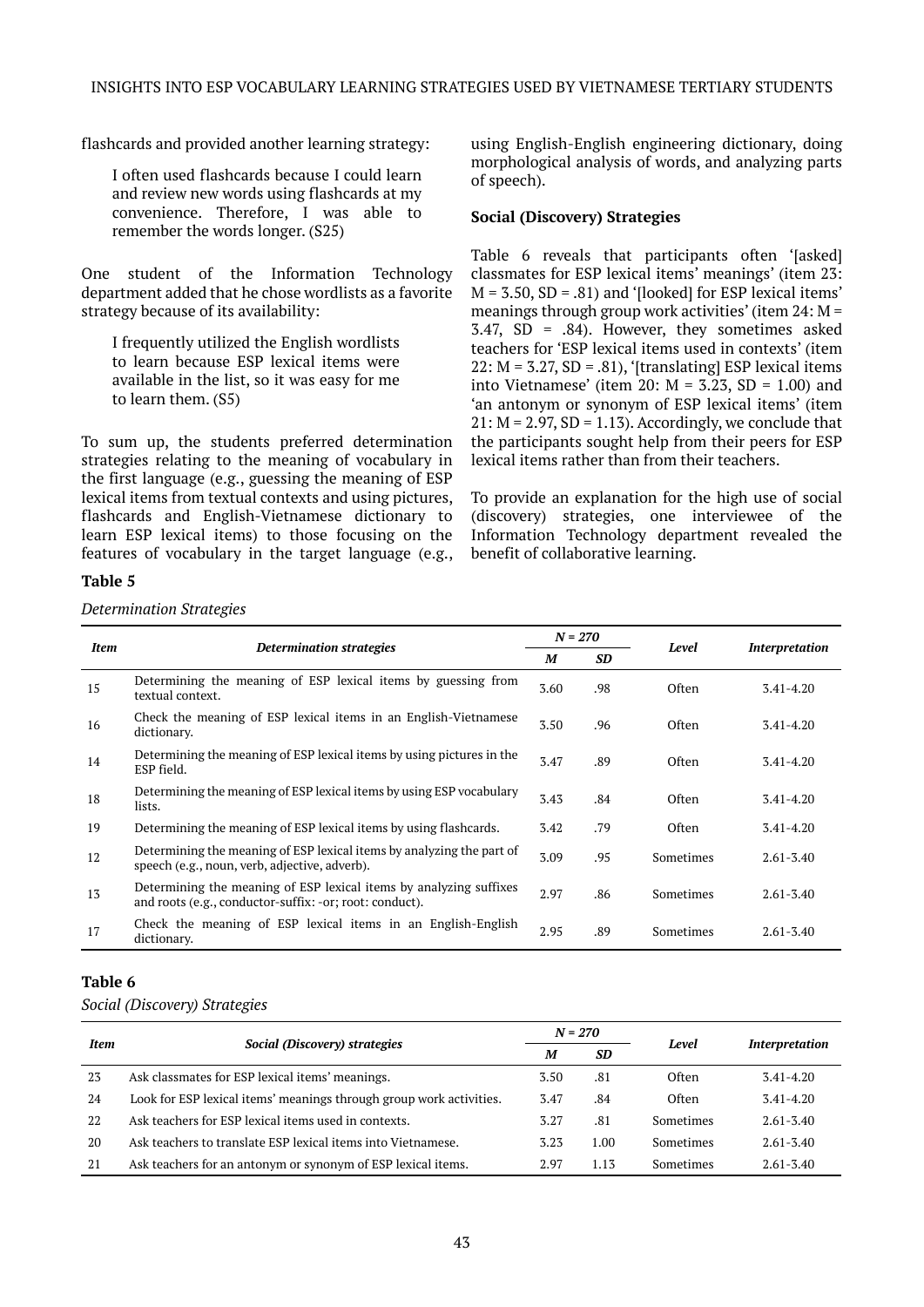I learned ESP lexical items by asking my classmates for ESP lexical items' meaning as I was unable to write down all the content that the lecturers had conveyed. (S15)

One student of the Thermal Technology department admitted that learning with friends helped him learn technical words better.

I often learned ESP lexical items in a small group of friends because I believed that I could learn ESP lexical items better. When learning ESP lexical items with friends, we could help cross-check ESP lexical items so that we remembered them longer. (S19)

In brief, the participants were more likely to use those social (discovery) strategies that involve their peers rather than teachers.

## **Cognitive Strategies**

The results depicted in Table 7 indicate that participants often '[kept] an ESP vocabulary notebook to learn' (item  $31$ :  $M = 3.44$ , SD = .86). Meanwhile, they had a tendency to sometimes 'listen to the audio files of ESP vocabulary lists many times' (item 29: M = 3.33, SD = .55) 'label ESP technical components of lexical items to learn their meaning' (item 30: M = 3.33,  $SD = .56$ ). Additionally, the participants also sometimes '[took] notes of ESP lexical items in class for later review' (item 27:  $M = 3.30$ ; SD = .54), '[did] exercises of ESP lexical items' (item  $28$ : M =  $3.16$ : SD = .49), and reviewed ESP lexical items 'by writing them many times' (item 26:  $M = 3.16$ ; SD = .50), and 'by reading them many times' (item 25:  $M = 3.09$ ; SD = .44).

For more details, the qualitative results disclosed underlying reasons for the use of cognitive strategies.

I brought my ESP vocabulary notebook so

## **Table 7**

*Cognitive Strategies*

that I could learn new words when possible. (S3).

I liked to write down ESP lexical items on the piece of paper and read them aloud or use flashcards done by myself because it was the best way for me to learn ESP lexical items. (S7)

I learned ESP lexical items by writing them repeatedly. This way really helped me remember their spelling correctly. (S22)

I often read ESP lexical items aloud, and this activity was fun and helpful for me to remember ESP lexical items. (S24)

In short, the results showed that students employed most of the cognitive strategies moderately except for keeping an ESP vocabulary notebook which they used most frequently.

## **Social (Consolidation) Strategies**

As can be seen from Table 8, participants sometimes '[exchanged] ESP vocabulary cards and word lists with friends' (item 33:  $M = 3.05$ ,  $SD = .91$ ) and '[learned] ESP lexical items' meanings in a small group' (item 32:  $M = 3.02$ ,  $SD = .92$ ). Nonetheless, participants employed strategies of '[reviewing] ESP lexical items' meaning with friends after class' (item  $35$ ,  $M = 2.77$ , SD = .93) and '[used] ESP lexical items to communicate with foreigners' (item  $34$ : M = 2.76, SD = .96) slightly less frequently than the other two strategies in the social (consolidation) strategies.

Qualitatively, most of the interviewees preferred collaborative learning. Specifically, a significant example is reported as follows.

I often reviewed the meaning of ESP lexical items with my friends. We played games, did

| <b>Item</b> |                                                                         | $N = 270$ |           |           |                       |
|-------------|-------------------------------------------------------------------------|-----------|-----------|-----------|-----------------------|
|             | Cognitive strategies                                                    |           | <b>SD</b> | Level     | <i>Interpretation</i> |
| 31          | Keep an ESP vocabulary notebook to learn.                               | 3.44      | .86       | Often     | $3.41 - 4.20$         |
| 29          | Listen to the audio files of ESP vocabulary lists many times.           | 3.33      | .55       | Sometimes | $2.61 - 3.40$         |
| 30          | Label ESP technical components of lexical items to learn their meaning. | 3.33      | .56       | Sometimes | $2.61 - 3.40$         |
| 27          | Take notes of ESP lexical items in class for later review.              | 3.30      | .54       | Sometimes | $2.61 - 3.40$         |
| 28          | Do exercises of ESP lexical items.                                      | 3.16      | .49       | Sometimes | $2.61 - 3.40$         |
| 26          | Review ESP lexical items by writing them many times.                    | 3.16      | .50       | Sometimes | $2.61 - 3.40$         |
| 25          | Review ESP lexical items by reading them many times.                    | 3.09      | .44       | Sometimes | $2.61 - 3.40$         |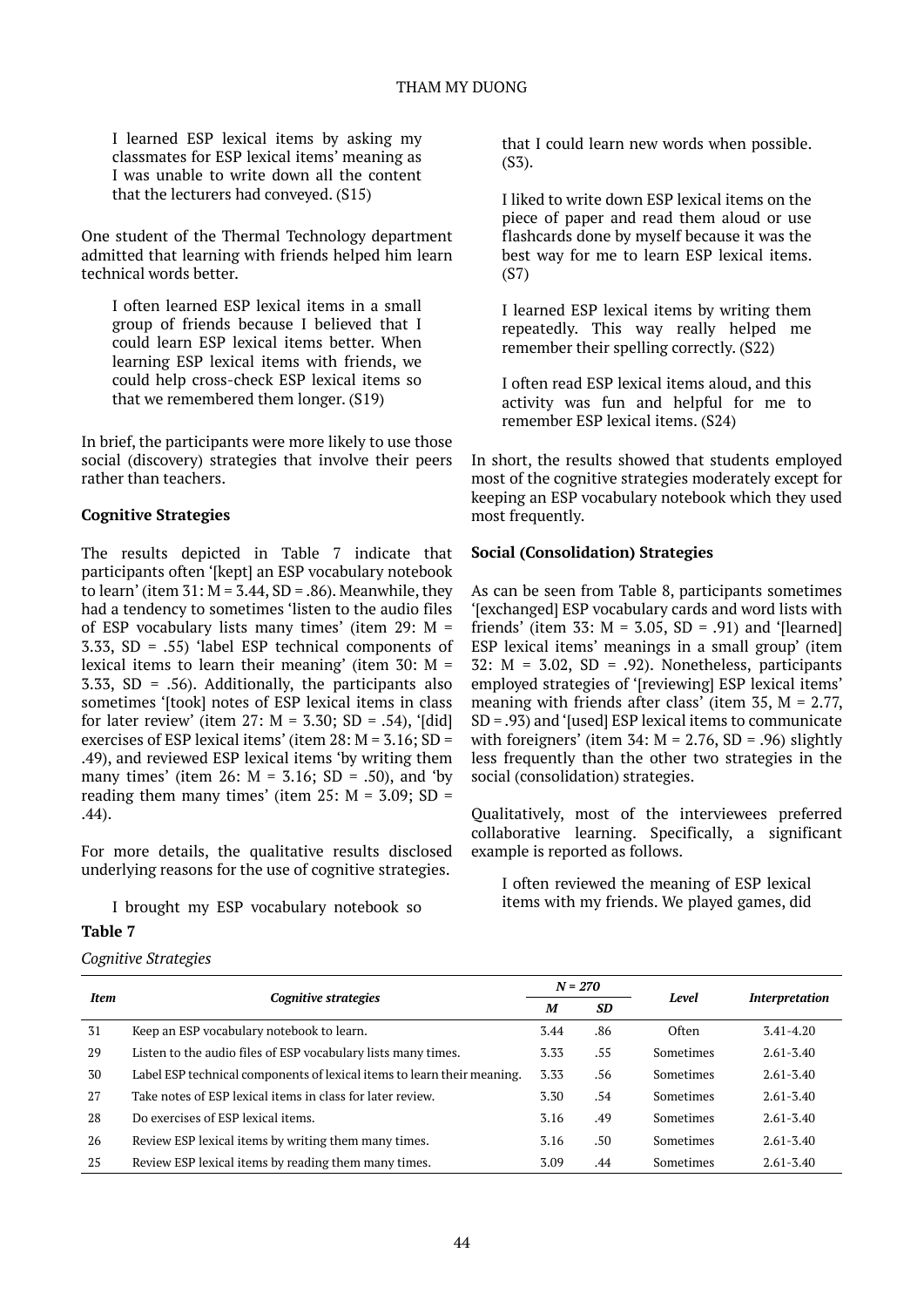|  | Social (Consolidation) Strategies |
|--|-----------------------------------|
|  |                                   |

| Item |                                                             | $N = 270$ |           | Level     | <b>Interpretation</b> |
|------|-------------------------------------------------------------|-----------|-----------|-----------|-----------------------|
|      | <b>Social (Consolidation) strategies</b>                    |           | <b>SD</b> |           |                       |
| 33   | Exchange ESP vocabulary cards and word lists with friends.  | 3.05      | .91       | Sometimes | $2.61 - 3.40$         |
| 32   | Learn ESP lexical items' meaning in a small group.          | 3.02      | .92       | Sometimes | $2.61 - 3.40$         |
| 35   | Review ESP lexical items' meaning with friends after class. | 2.77      | .93       | Sometimes | $2.61 - 3.40$         |
| 34   | Use ESP lexical items to communicate with foreigners.       | 2.76      | .96       | Sometimes | $2.61 - 3.40$         |

puzzles, or did exercises. These activities were exciting and useful because they enabled me to recall ESP lexical items for a long time. (S12)

However, some students revealed the drawbacks of group work such as noise, time constraint, and time management.

I was really irritated when my group mates focused on their gossip rather than our work. Some of them kept talking about topics irrelevant to our task. It was a waste of time. (S17)

When we worked in a group, every member wanted to raise their voices. Therefore, making noise is unavoidable. (S6)

In addition, more than half of the informants admitted that they did not communicate with foreigners using ESP lexical items because they felt bored and unconfident to do such a task alone, and there were very few opportunities for students to communicate with foreigners.

I felt shy when I talked with foreigners. I was afraid they might not understand what I was saying. (S11)

I got more excited and confident to start a conversation with foreigners when I went with my group mates. (S8)

I just used ESP vocabulary when I talked with my foreign teacher in the classroom. (S10)

To summarize, the students tended to employ the social (consolidation) strategies less frequently than the other strategy groups due to their psychological factors and lack of opportunities for practice.

# **Discussion**

This study has revealed some remarkable findings. It was first found that the research participants employed VLS for ESP only to a limited extent. In other words, they did not use the strategies in learning ESP lexical items very frequently. This result is consistent with the findings of some previous studies (e.g., Pham, 2010; Tran & Nguyen, 2017; Wanpen et al., 2013). In particular, Wanpen et al.'s (2013) study showed that vocational students did not oftentimes use VLS for ESP. In addition, Vietnamese non-English majors, especially those who study technology-based majors are generally considered not to be good at English. Furthermore, this study was dominated by male students (42 females and 228 males), which may have influenced the obtained result – the moderate use of VLS for ESP. This speculation is supported by that of studies conducted by Denton and West (2002) and Rudzinska (2013) which have found that female students were better at learning foreign languages than the male ones. In addition, unwillingness to take charge of their own learning and lack of chances to use ESP lexical items in real-life communication are identified as obstacles to using VLS for ESP in this study.

## **Metacognitive Strategies: Efficiency and Regular Practice**

The respondents preferred metacognitive strategies to other groups of strategies. One of the plausible explanations for this may be that students may enjoy using strategies of which they are fully aware as asserted by Anderson (2005) who claimed that learners can navigate their own learning with metacognitive strategies. Such a finding is confirmed by studies carried by O'Malley et al. (1985) and Wanpen et al. (2013) who have stated that without metacognitive strategies, learners may not be able to see their learning progress, obtain accomplishments, and determine directions for future learning. In the Vietnamese context, the findings of this study are corroborated by Vo and Duong's (2020) study which concluded that the third-year non-English majors at a Ho Chi Minh-based college recognized the importance of metacognitive strategies. In particular, the strategies concerning goal setting, needs-based adjustment, and reflection were preferred. Therefore, it may be claimed that metacognitive strategies are the most useful ones in ESL vocabulary learning.

Furthermore, some participants reported that they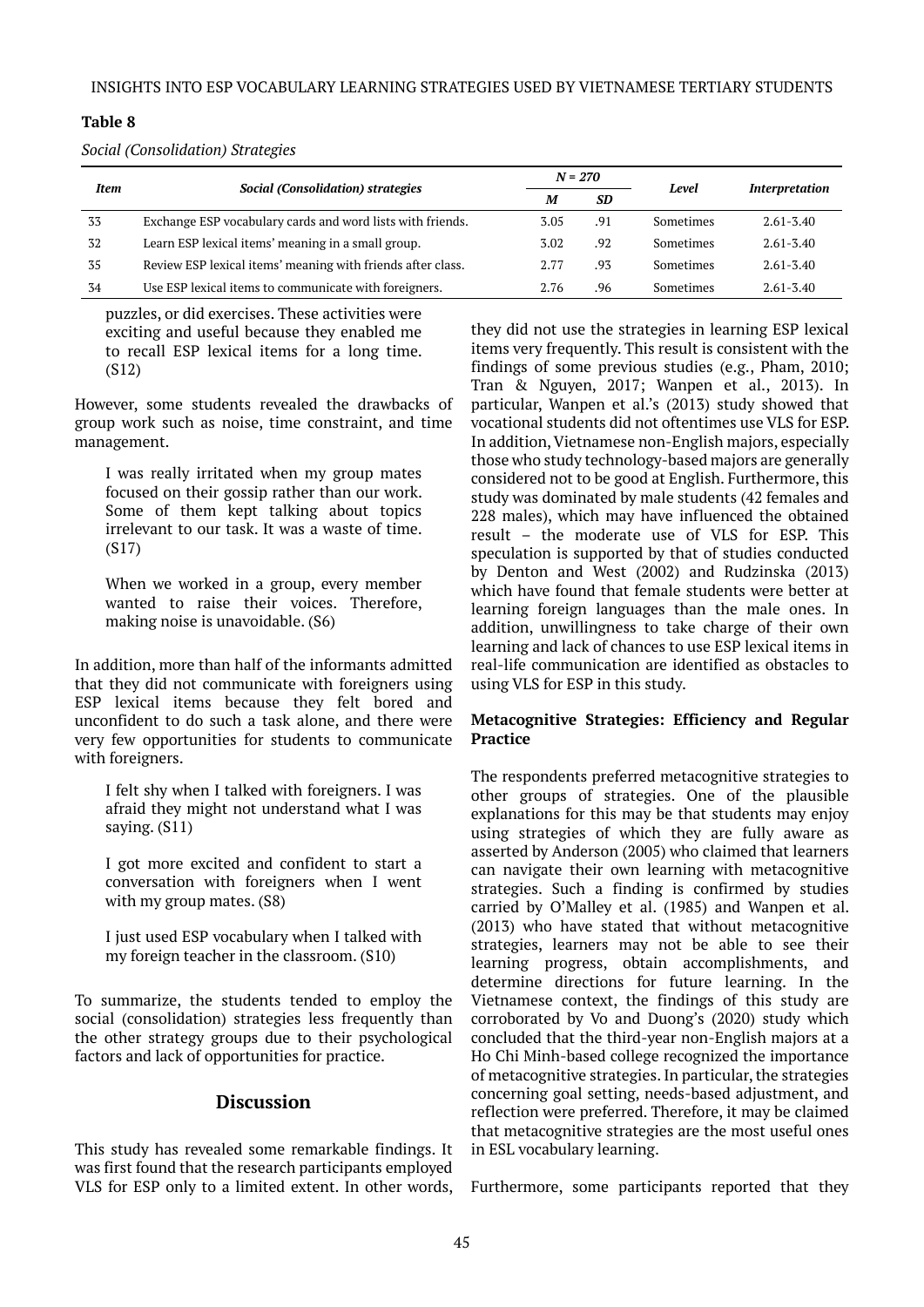employed the metacognitive strategies regularly. It is possible that the respondents are more familiar with the use of metacognitive strategies because the teachers train them to use them in class. Consequently, the metacognitive strategy which involves 'checking understanding of ESP lexical items by doing tests' was one of the most commonly used VLS for ESP. It is true that EFL teachers frequently make use of tests to check their students' comprehension as Seliger and Shohamy (1997) affirmed that a test is used to collect data on learners' ability or knowledge of language and general proficiency in language acquisition research. According to the regulations applied for Vietnamese vocational schools including the surveyed college, the final grade of a subject is the average of scores obtained from attendance, progress tests (e.g., discussions, group assignments, projects, etc.), and final test. This means that students have a lot of opportunities to do tests during their learning process.

#### **Determination Strategies: A Chance to Promote Learner Autonomy**

Determination strategies, known as strategies for individual learning without any support or intervention from others, were used quite often by the participants. This means that they were able to take control of their learning with the use of learning strategies. Similarly, some previous studies (e.g., Baskin et al., 2017; Besthia, 2018; Tran, 2020) revealed that the determination strategies were employed most frequently by the university students compared to the other groups of VLS. In the 21st century, ESL/ EFL learners should be encouraged to learn independently and be in control of their own learning (e.g., Benson, 2001; Little, 2009; Rivers & Golonka, 2009; Tran & Duong, 2018; Tran & Vo, 2019). In this study, the students were likely to employ most of the determination strategies frequently, so they may have a chance to promote their learner autonomy. This is confirmed by Nation (1990, 2001) who has pinpointed that learners' VLS is positively correlated with their learner autonomy. In other words, the more VLS learners use, the more autonomous they become. Although the students often used the L1 meaningfocused determination strategies, they encountered some difficulties in dealing with those associated with the characteristics of words in the target language. Hence, the support from the teacher, peers, or other resources (e.g., social (discovery) strategies) is indispensable in this situation.

#### **Social (Consolidation) Strategies: Lack of Confidence and an Environment for Practice**

In contrast to the high frequency of use of metacognitive and determination strategies, social (consolidation) strategies achieved the lowest overall mean score ( $M = 2.90$ ). That is to say, these strategies were not in the students' priority list when they learned ESP lexical items. Such a finding is in alignment with that of Hamzah et al.'s (2009) study which has indicated that social strategies were one of the least often used strategies. Two strategies that received the least attention from ESP students belong to the group of social (consolidation) strategies. These are VLS: '[used] ESP lexical items to communicate with foreigners (item 34) and '[reviewing]lexical items' meanings with friends after class' (item 35). The lack of use of the former may be explained by the fact that students in this context may be shy, or they may not have ever had little chance to interact with English speaking people. This finding is supported by studies conducted by Vietnamese researchers (e.g., Hoang, 2018; Le & Thach, 2017) who have found that Vietnamese learners are in general shy to interact with foreigners. Another explanation could be found in their limited English language proficiency. The participants' background information revealed that more than half of the participants had poor English grades. Gardner and Lambert (1972) asserted that there is a strong correlation between learners' psychological characteristics (e.g., self-esteem, anxiety, motivation, and attitudes) and their academic learning achievement in language learning. Thus, if learners are not proficient in language skills, they may tend to be shy and unmotivated to use that language in communication or vice versa.

Regarding the latter strategy, it is likely that students may lack an academic environment where they can review ESP lexical items outside the classroom. Concerning the reason for the latter strategy, the participants revealed a similar problem as Tran's (2012) finding that Vietnamese students were unlikely to use ESP lexical items in communication for real life. This means that they had little chance to practice ESP lexical items with friends and people around them outside their classroom. This is particularly true for the Vietnamese non-English majors at this research site when they mostly used ESP lexical items to deal with learning tasks inside the classroom.

# **Conclusion**

This research was conducted using two research instruments, namely the questionnaire and semistructured interviews. The main aim of the study was to explore the frequency of VLS the technical students used at an institution in Vietnam, and it has reached a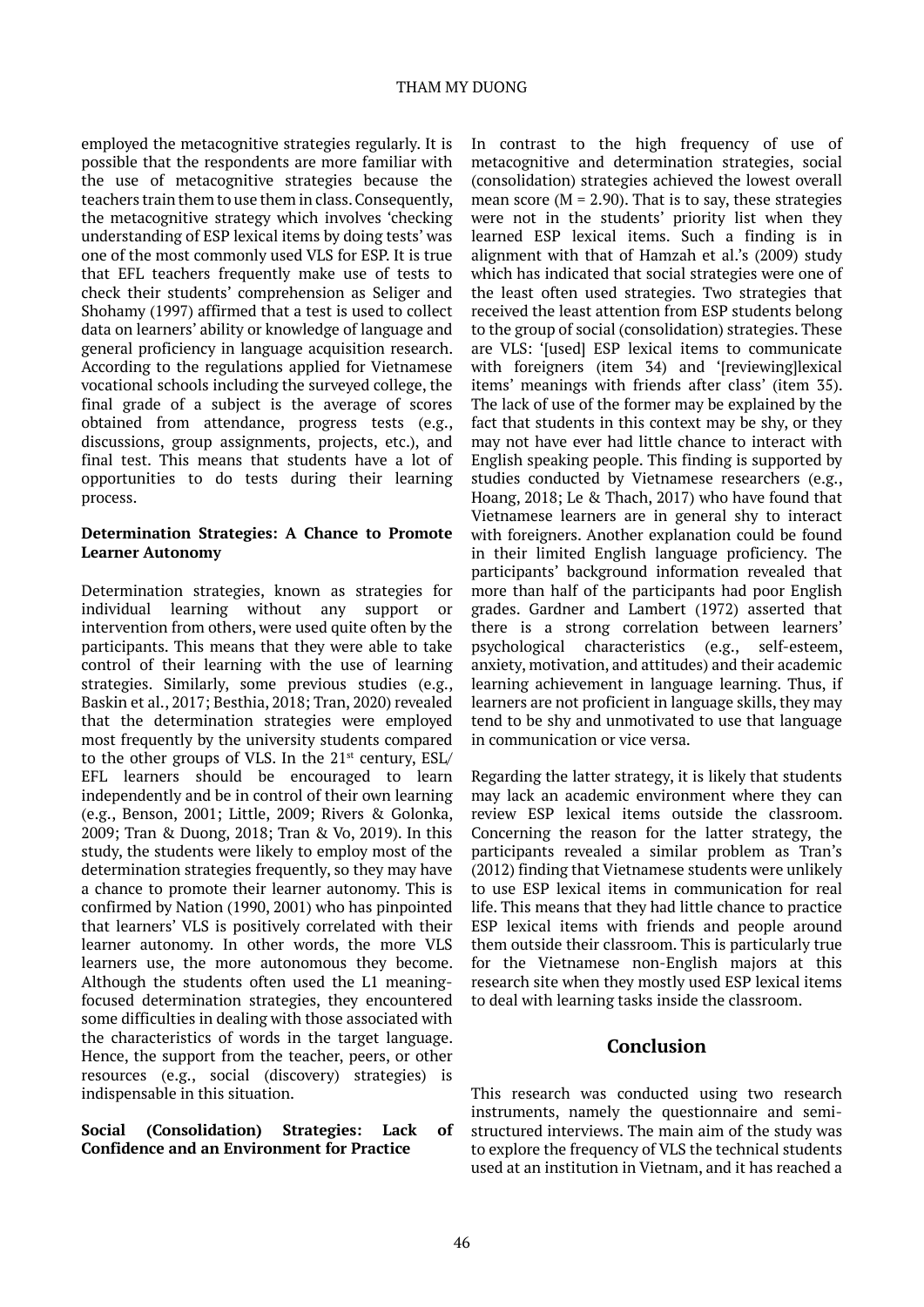number of conclusions. First, ESP students preferred metacognitive strategies to other groups of VLS for ESP, e.g., memory strategies, determination strategies, social (discovery) strategies, cognitive strategies, and social (consolidation) strategies. Second, their use of VLS for ESP was influenced by such reasons as the usefulness of strategies, learners' psychology, and practicing opportunities.

Some practical implications are drawn in this study. Regarding learner autonomy, ESP students should use learning strategies to develop autonomous learning such as setting goals, creating study plans, managing their learning as well as evaluating their learning ESP lexical items together with VLS for ESP. In this sense, they should use VLS with a special focus on determination strategies more frequently since these strategies are essential for autonomous learners' lifelong learning. Furthermore, ESP students should try to use more social strategies because these are believed to benefit language. Specifically, they should be encouraged to take opportunities to communicate with foreigners. As for teachers, they should motivate students to employ VLS for ESP more frequently. Particularly, teachers should monitor their students' VLS, i.e., the teacher should first introduce VLS to students at the beginning of the course, and then observe and monitor their use.In addition, the findings indicated that five out of six strategy categories were employed moderately except for the often-used metacognitive strategies. That is, the students tended to use the metacognitive strategies more than the others. Therefore, EFL teachers need to offer an instruction on VLS use to broaden the range and frequency of strategies employed.

In spite of the theoretical and practical contributions of the present study, some drawbacks should be taken into consideration. Firstly, the sample was not genderbalanced. Hence, it is recommended that gender should be counted as a variable in further research. Secondly, learners' psychological factors was found to be an underlying reason for their moderate use of VLS, so future researchers can take this issue into consideration. Finally, this study involved only learners as the research participants. It is better if both teachers and learners can take part in the same study so that data triangulation can be conducted.

# **Acknowledgements**

The authors feel grateful to all the participants in this study for their commitments and willingness to take part in answering the questionnaire and interview. Without them, this study could have never been

completed. The authors would also like to thank all relevant parties, namely administrators and staff at the research context and inter-raters, for their support, assistance, and comments on this study.

# **Declaration of Competing Interest**

None declared.

## **References**

- Anderson, N. J. (2005). L2 learning strategies. In E. Hinkel (Ed.), *Handbook of research in second language teaching and learning* (pp. 757-771)*.*  Lawrence Erlbaum.
- Baskin, S., Işcan, A., Karagöz, B., & Birol, G. (2017). The use of vocabulary learning strategies in teaching Turkish as a second language. *Journal of Education and Practice, 8*(9), 126-134.
- Benson, P. (2001). *Teaching and researching autonomy in language learning*. Longman.
- Besthia, W. (2018). A survey on vocabulary learning strategies: A case study of Indonesian EFL university students. *Journal of Research & Method in Education*, *8*(5), 29-34. https://doi. org/10.9790/7388-0805032934.
- Cameron, L. (2001). *Teaching languages to children.*  Cambridge University Press.
- Catalan, R. (2003). Sex differences in L2 vocabulary learning strategies. *Applied Linguistics, 13*(1), 54- 77.<https://doi.org/10.1111/1473-4192.00037>
- Denton, K., & West, J. (2002). *Children's reading and mathematics achievement in kindergarten and first grade*. National Center for Education Statistics.
- Ellis, R. (1997). *The study of second language acquisition*. Oxford University Press.
- Gardner, R.C., & Lambert, W.E. (1972). *Attitudes and motivation in second language learning*. Newbury House.
- Ghalebi, R., Sadighi, F., & Bagheri, M. (2020). Vocabulary learning strategies: A comparative study of EFL learners. *Cogent Psychology*, *7*, 1-12*.*  https://doi.org/10.1080/23311908.2020.1824306
- Ghazal. L. (2007). Learning vocabulary in EFL contexts through vocabulary learning strategies*. Novitas-Royal, 1*(2), 84-91.
- Gifford, F. (2013). *How to enrich your vocabulary?* Cyber Tech Publications.
- Gu, P.Y. (2003). Vocabulary learning in a second language: Person, task, context and strategies. *Teaching English as a Second or Foreign Language TESL-EJ*, *7*(2).
- Gu, Y. (2013). Vocabulary learning strategies. In C. A. Chapelle (Ed.), *The encyclopedia of applied*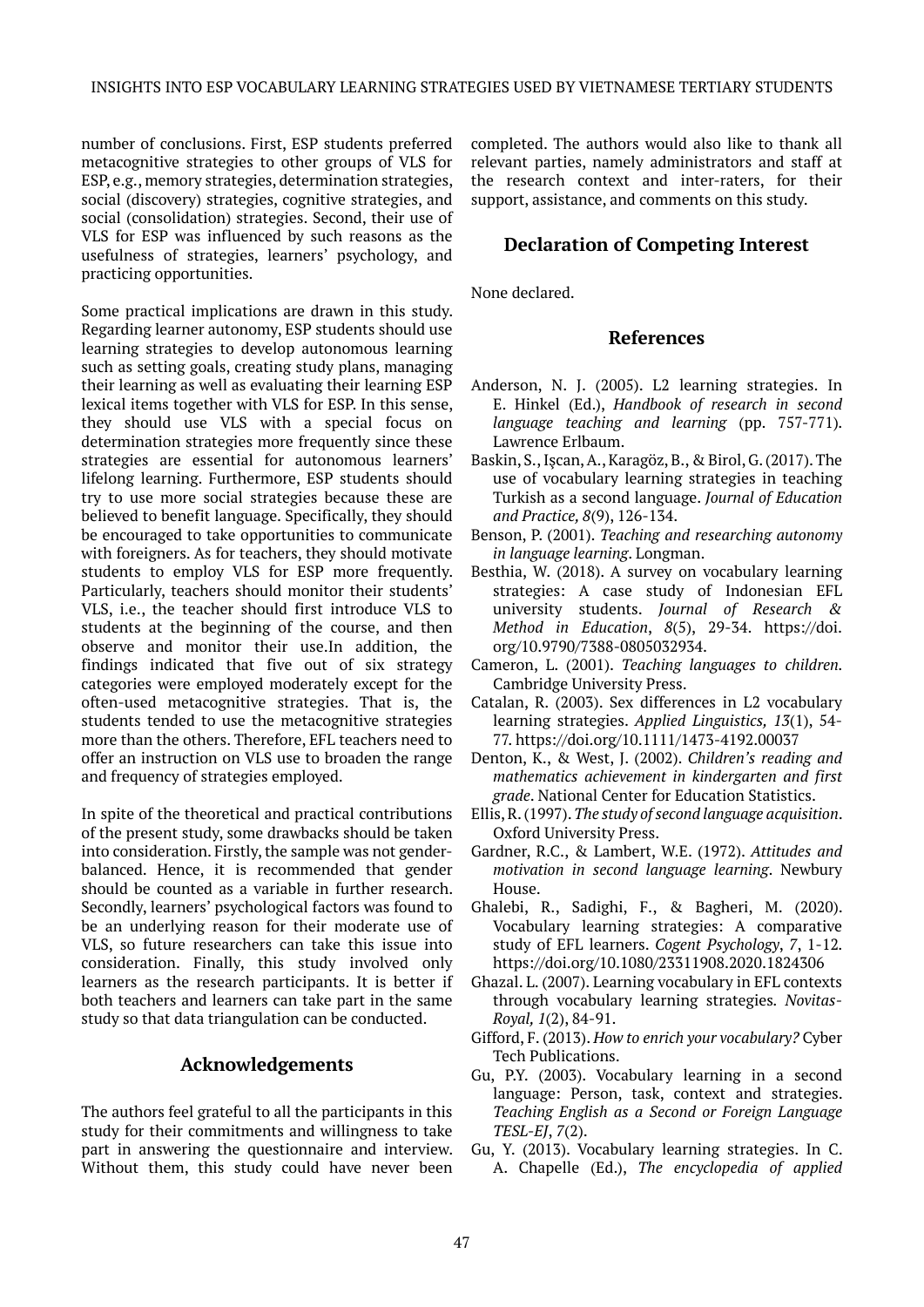*linguistics*. Blackwell Publishing. https://doi. org/10.1002/ 9781405198431.wbeal1329

- Gu, Y. (2018). Validation of an online questionnaire of vocabulary learning strategies for ESL learners. *Studies in Second Language Learning and Teaching*, *8*(2), 325-350. https://doi.org/10.14746/ ssllt.2018.8.2.7
- Hamzah, M. S. G., Kafipour, R., & Abdullah, S. K. (2009). Vocabulary learning strategies of Iranian undergraduate EFL students and its relation to their vocabulary size. *European Journal of Social Sciences, 11*(1), 39-50.
- Harding, K. (2007). *English for specific purposes*. Oxford University Press.
- Hoang, H. T. T. (2018). Difficulties in teaching and learning ESP vocabulary for nursing students at Thai Nguyen Medical College and some solutions. *Journal of Science and Technology-Thai Nguyen University, 183*(7), 129-134.
- Jones, M., & Durrant, P. (2010). What can a corpus tell about vocabulary teaching materials. In A. O'Keeffe & M. McCarthy (Eds.), *The Routledge handbook of corpus linguistics* (pp. 387-400). Routledge.
- Kan, A. (2009). Statistical procedures on measurement results. In the H. Atilgan (Ed.), *Assessment and evaluation in education* (pp. 397-456). Ani Publications.
- Lessard-Clouston, M. (2008). Strategies and success in technical vocabulary learning: Students' approaches in one academic context. *Indian Journal of Applied Linguistics, 34*(1-2), 31-63.
- Le, H. P. H., & Thach, H. T. H. (2017). Students' strategies in learning English specialized vocabulary. *Journal of Science and Education, 44*(4), 35-43.
- Little, D. (2009). Language learner autonomy and the European language portfolio: Two L2 English examples. *Language Teaching, 42*(2), 222-233. [https://doi.org/10.1017/S0261444808005636.](https://doi.org/10.1017/S0261444808005636)
- Nation, I. S. P. (1990). *Teaching and learning vocabulary*. Newbury.
- Nation, I. S. P. (2001). *Learning vocabulary in another language.* Cambridge University Press.
- O'Malley, J. M., & Chamot, A. U. (1990). *Learning strategies in second language acquisition.* Cambridge University Press.
- O'Malley, J. M., Chamot, A. U., Stewner-Mazanares, G., Russo, R., & Kupper, L. (1985). Learning strategies applications with students of English as a second language*. TESOL Quarterly, 19,* 285-96.[https://doi.](https://doi.org/10.2307/3586278) [org/10.2307/3586278](https://doi.org/10.2307/3586278)
- Oxford, R. (1990). Language learning strategies: What every teacher should know*. Reading in a Foreign Language, 15*(2), 103-116[.https://doi.org/10.5070/](https://doi.org/10.5070/L411004984) [L411004984](https://doi.org/10.5070/L411004984)
- Pham, L. T. P. (2010). *An examination of vocabulary learning strategies of first year students in USSH-*

*VNUH* [Unpublished Master's thesis]. Vietnam National University.

- Rivers, W. P., & Golonka, E. M. (2009). Third language acquisition theory and practice. In M. H. Long & C. J. Doughty (Eds.), *The handbook of language teaching*  (pp. 250-266). Blackwell Publishing.
- Rudzinska, I. (2013). Are females better than males in communication in second language? *Journal of Education Culture and Society, 2,* 148-154. [https://](https://jecs.pl/doi/10-15503-jecs20132-148-154/) [jecs.pl/doi/10-15503-jecs20132-148-154](https://jecs.pl/doi/10-15503-jecs20132-148-154/)
- Schmitt, N. (1997). Vocabulary learning strategies. In N. Schmitt & M. McCarthy (Eds.), *Vocabulary: Description, acquisition and pedagogy* (pp.199-228). Cambridge University Press.
- Sedighi, E., & Tamjid, N. H. (2016). The relationship between Iranian EFL learners' autonomy and their vocabulary strategies with a focus on gender. *The Journal of Applied Linguistics, 9*(18), 183-196.
- Seliger, H. W., & Shohamy, E. (1997). *Second language research methods*. Oxford University Press.
- Takac, V. P. (2008). *Vocabulary learning strategies and foreign language acquisition*. Multilingual Matters.
- Tran, T. Q. (2020). Non-English majors' employment of autonomous English lexical learning strategies. *Ho Chi Minh City Open University Journal of Science, 10*(1), 43-54. https://doi.org[/10.46223/HCMCOUJS.](https://doi.org/10.46223/HCMCOUJS.soci.en.10.1.540.2020) [soci.en.10.1.540.2020](https://doi.org/10.46223/HCMCOUJS.soci.en.10.1.540.2020)
- Tran, T. Q., & Duong, T. M. (2018). EFL learners' perceptions of factors influencing learner autonomy development. *Kasetsart Journal of Social Sciences, 39*(1), 1-6. https://doi.org/10.1016/j. kjss.2018.02.009.
- Tran, T. Q., & Nguyen, T. G. (2017). The use of English vocabulary learning strategies among Vietnamese high school students. In *Proceedings of the Third International TESOL Conference Promoting ELT: Diverse Perspectives and New Horizons at Ho Chi Minh City University of Education* (pp. 223-232). Ho Chi Minh City University of Education Publishing House
- Tran, T. Q., & Vo, D. Q. (2019). Tertiary English majors' perceptions of the importance of learner autonomy and autonomous language learning strategy use. *Proceedings of the International Conference: Autonomy and Motivation for Language Learning in the Interconnected World* (pp. 102-113)*.* Vietnam National University – Ho Chi Minh City Press.
- Tran, H. H. T. (2012). An investigation into the vocabulary learning strategy of ESP students in College of Foreign Language – The University of Da Nang. *A collection of research papers by students for the 8th conference at the University of Da Nang.*  University Press.
- Vo, T. T. T., & Duong, T. M. (2020). Non-English majors' perceptions and use of metacognitive strategies at a Vietnamese EFL context. *TNU Journal of Science*